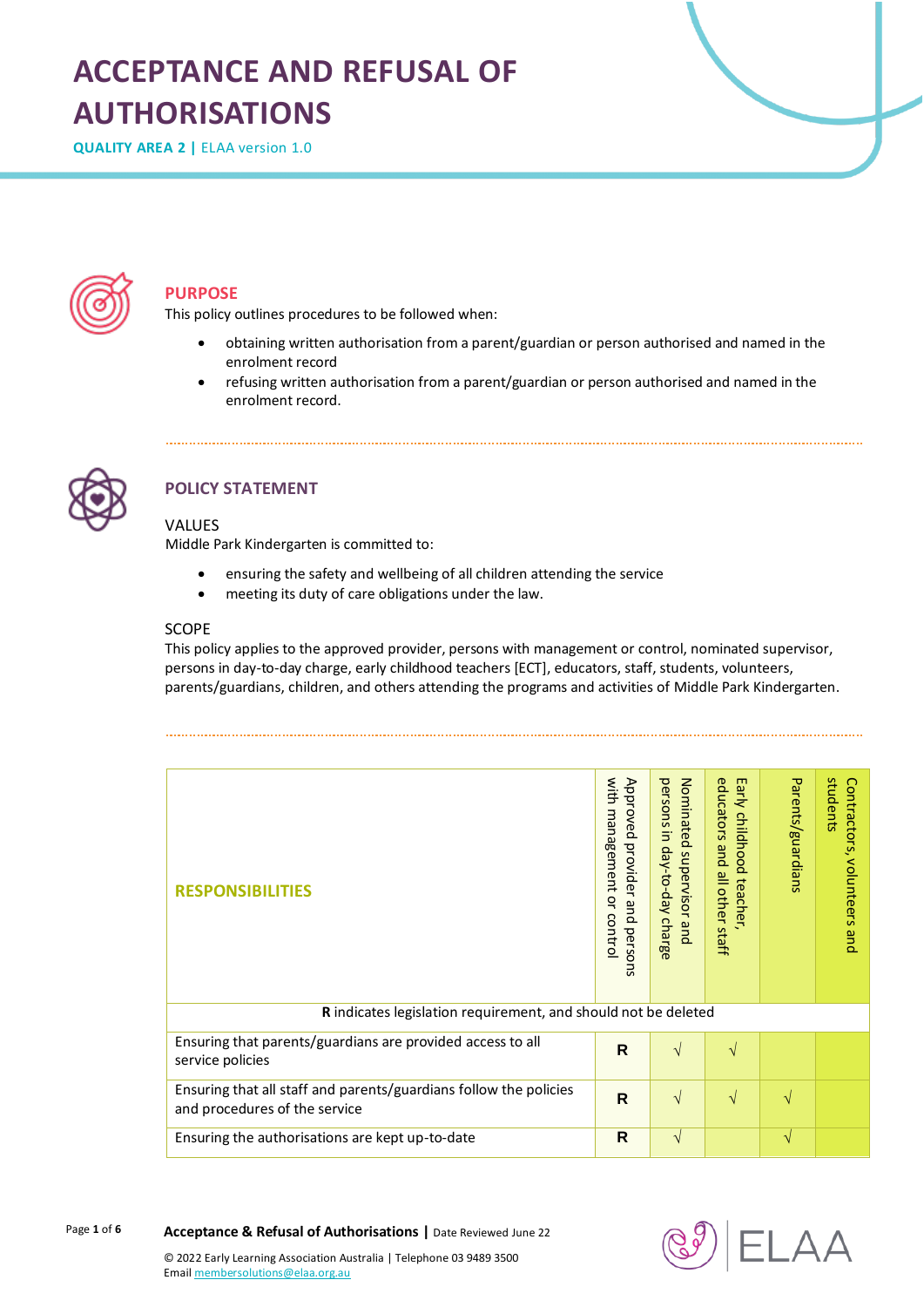| Ensuring that all parents/guardians have completed the<br>authorised nominee section of their child's enrolment form<br>(refer to Enrolment and Orientation Policy), and that the<br>form is signed and dated before the child commences at the<br>service Regulation 161                                                                                                                                                                        | R            | $\sqrt{}$    | $\sqrt{}$ |           |  |
|--------------------------------------------------------------------------------------------------------------------------------------------------------------------------------------------------------------------------------------------------------------------------------------------------------------------------------------------------------------------------------------------------------------------------------------------------|--------------|--------------|-----------|-----------|--|
| Ensuring that permission forms for excursions are provided to<br>the parent/guardian or authorised nominee prior to the<br>excursion (refer to Excursions and Service Events Policy)                                                                                                                                                                                                                                                             | R            | $\mathsf{R}$ | $\sqrt{}$ |           |  |
| Ensuring ECT/educators/staff allow a child to participate in an<br>excursion or regular outings only with the written authorisation<br>of a parent/guardian or authorised nominee (refer to<br>Definitions) including details required under Regulation<br>102(4)(5), 161 (refer to Excursions and Service Events<br>Policy)                                                                                                                     | R            | R            | $\sqrt{}$ |           |  |
| Ensuring that where children require medication to be<br>administered by ECT/educators/staff, this is authorised in<br>writing, signed and dated by a parent/guardian or authorised<br>nominee, and included with the child's medication record (refer<br>to Definitions) (refer to Administration of Medication<br>Policy and Dealing with Medical Conditions Policy)<br>Regulations 92(3)(b)                                                   | $\mathsf{R}$ | $\sqrt{}$    | $\sqrt{}$ |           |  |
| Ensuring ECT/educators/staff do not administer medication<br>without the authorisation of a parent/guardian or authorised<br>nominee, except in the case of an emergency, including an<br>asthma or anaphylaxis emergency (refer to Administration<br>of Medication Policy, Dealing with Medical Conditions<br>Policy, Incident, Injury, Trauma and Illness Policy,<br>Emergency and Evacuation Policy, Asthma Policy and<br>Anaphylaxis Policy) | R            | $\sqrt{}$    | $\sqrt{}$ |           |  |
| Ensuring that all parents/guardians have completed the<br>authorised nominee section of their child's enrolment form<br>(refer to Enrolment and Orientation Policy), for<br>authorisation for seeking medical treatment and transportation<br>of the child by an ambulance service Regulation 160 (1) (b)                                                                                                                                        | R            | $\sqrt{}$    | $\sqrt{}$ | $\sqrt{}$ |  |
| Ensuring that all parents/guardians have completed the<br>authorised nominee section of their child's enrolment form<br>(refer to Enrolment and Orientation Policy), for<br>authorisation for the transportation of the child or arranging<br>transportation of the child Regulation 120D, 160 (3) (vi)                                                                                                                                          | R            | $\sqrt{}$    | $\sqrt{}$ | $\sqrt{}$ |  |
| Ensuring that an attendance record (refer to Definitions) is<br>maintained to account for all children attending the service                                                                                                                                                                                                                                                                                                                     | $\mathsf{R}$ | $\sqrt{}$    | $\sqrt{}$ |           |  |
| Keeping a written record of all visitors to the service, including<br>time of arrival and departure                                                                                                                                                                                                                                                                                                                                              | $\mathsf{R}$ | $\sqrt{}$    |           |           |  |
| Ensuring the approved provider is informed when a written<br>authorisation does not meet the requirements outlined in<br>service policies                                                                                                                                                                                                                                                                                                        |              | $\sqrt{}$    | $\sqrt{}$ |           |  |



Emai[l membersolutions@elaa.org.au](mailto:membersolutions@elaa.org.au)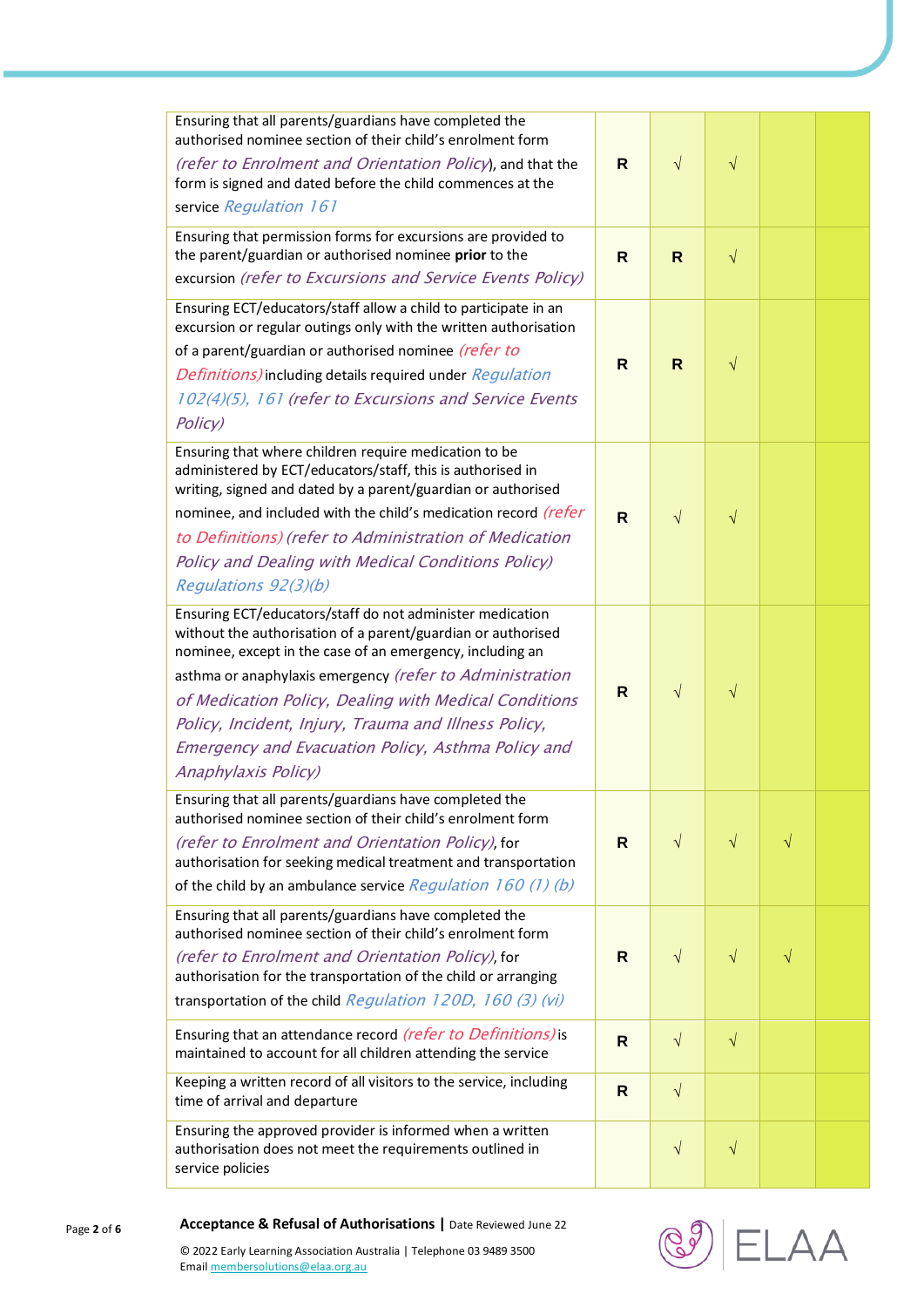| Ensuring children depart from the service only with a person<br>who is the parent/guardian or authorised nominee, or with the<br>written authorisation of one of these, except in the case of a<br>medical or other emergency (refer to Delivery and<br>Collection of Children Policy and Child Safe<br>Environment Policy) Regulation 99, 160, National Law:<br>Section 167                                                                                                                                              | R. | $\mathsf{R}$ | $\sqrt{}$ |           |  |
|---------------------------------------------------------------------------------------------------------------------------------------------------------------------------------------------------------------------------------------------------------------------------------------------------------------------------------------------------------------------------------------------------------------------------------------------------------------------------------------------------------------------------|----|--------------|-----------|-----------|--|
| Ensuring the service is aware of any contact orders prohibiting<br>an adult from contacting an enrolled child, and keeping a copy of<br>the court orders with the child's enrolment record (Regulation<br>160).                                                                                                                                                                                                                                                                                                           | R  | $\mathsf{R}$ | $\sqrt{}$ |           |  |
| Ensuring processes are in place for circumstances where<br>authorisations are refused/not applicable. For example:<br>where the service is asked to administer medication<br>that is not in its original container (Regulation 95)<br>when leaving the service, the parent, authorised<br>٠<br>nominee or person as listed in Regulation 99 does<br>not appear to be fit to take the child<br>the child has been given authorisation to leave the<br>service alone, however the environment they would be<br>in is unsafe | R  | $\sqrt{ }$   |           |           |  |
| Ensuring that there are procedures in place if an inappropriate<br>person (refer to Definitions) attempts to collect a child from<br>the service (refer to Delivery and Collection of Children<br>Policy and Child Safe Environment Policy) National<br>Law: Section 167                                                                                                                                                                                                                                                  | R  | R.           |           |           |  |
| Enacting procedures for dealing with a written authorisation that<br>does not meet the requirements outlined in service policies<br>(refer to Procedures)                                                                                                                                                                                                                                                                                                                                                                 | R  | $\sqrt{}$    | $\sqrt{}$ |           |  |
| Completing and signing the authorised nominee section (refer<br>to Definitions) of their child's enrolment form (refer to<br>Enrolment and Orientation Policy) before their child<br>commences at the service                                                                                                                                                                                                                                                                                                             |    |              |           | $\sqrt{}$ |  |
| Signing and dating permission forms for excursions                                                                                                                                                                                                                                                                                                                                                                                                                                                                        |    |              |           | $\sqrt{}$ |  |
| Signing the attendance record (refer to Definitions) as their<br>child arrives at and departs from the service                                                                                                                                                                                                                                                                                                                                                                                                            |    |              |           | $\sqrt{}$ |  |
| Providing written authorisation where children require<br>medication to be administered by educators/staff, and signing<br>and dating it for inclusion in the child's medication record (refer<br>to Definitions)                                                                                                                                                                                                                                                                                                         |    |              |           | $\sqrt{}$ |  |



### **PROCEDURES**

Procedures for refusing a written authorisation

Page **<sup>3</sup>** of **<sup>6</sup> Acceptance & Refusal of Authorisations |** Date Reviewed June 22



© 2022 Early Learning Association Australia | Telephone 03 9489 3500 Emai[l membersolutions@elaa.org.au](mailto:membersolutions@elaa.org.au)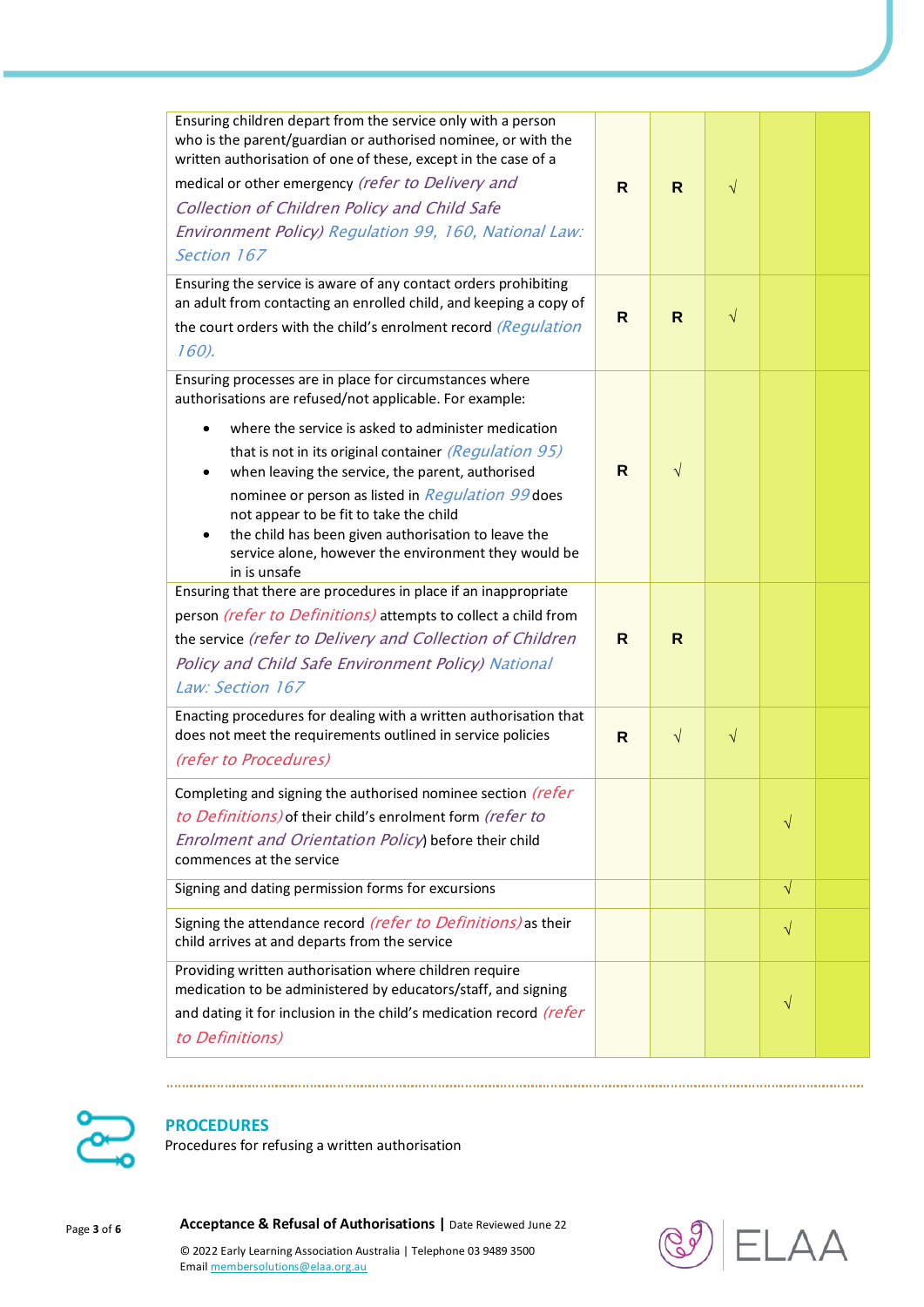On receipt of a written authorisation from a parent/guardian that does not meet the requirements outlined in the related service policy and Regulation 161, the approved provider will:

- immediately explain to the parent/guardian that their written authorisation contravenes service policy, and that it cannot be accepted
- ensure that the parent/guardian is provided with a copy of the relevant service policy and that they understand the reasons for the refusal of the authorisation
- request that an appropriate alternative written authorisation is provided by the parent/guardian that complies with the requirements of the relevant service policy
- ensure that procedures outlined in the relevant service policy are followed where a parent/guardian cannot be immediately contacted to provide an alternative written authorisation
- follow up with the parent/guardian, where required, to ensure that an appropriate written authorisation is obtained.

# **BACKGROUND AND LEGISLATION**

# BACKGROUND

Under the National Law and Regulations, early childhood services are required to obtain written authorisation from parents/guardians, and/or authorised nominees (refer to Definitions) in some circumstances, to ensure that the health, safety, wellbeing and best interests of the child are met. These circumstances include but are not limited to:

- self-administration of medication (if applicable) (*Regulation 96*)
- children leaving the service premises (Regulation 99)
- children being taken on excursions (Regulation 102)
- transport provided or arranged by the service (Regulation 102D)
- seeking medical treatment for children and transportation by an ambulance service (Regulation 161).

Specific service policies (including the Administration of Medication Policy, Delivery and Collection of Children Policy, Enrolment and Orientation Policy and Excursions and Service Events Policy) should include details of the conditions under which written authorisations will be accepted.

However, there may be instances when a service refuses to accept a written authorisation. The *Education* and Care Services National Regulations 2011 (Regulation 168(2) (m)) specify that services are required to develop a policy in relation to the acceptance and refusal of authorisations to help educators/staff and parents/guardians understand exactly what they need to do.

This policy outlines procedures to be followed when refusing a written authorisation from a parent/guardian

or person authorised and named in the enrolment record. As an example, the *National Law* does not specify the minimum age of a person who is authorised to collect a child from the service premises. After consulting with parents/guardians and families, the approved provider may adopt a policy position accepting authorisations for persons over the age of 16 to collect a child from the service. This decision will then be outlined in the service's Delivery and Collection of Children Policy. In the event that the service

receives written authorisation for a person under the age specified in its Delivery and Collection of

Children Policy, to collect a child from the service, the procedures outlined within this policy for refusing this written authorisation would be enacted.

### LEGISLATION AND STANDARDS

Emai[l membersolutions@elaa.org.au](mailto:membersolutions@elaa.org.au)

Relevant legislation and standards include but are not limited to:

Children, Youth and Families Act 2005 (Vic)

© 2022 Early Learning Association Australia | Telephone 03 9489 3500

Child Wellbeing and Safety Act 2005 (Vic) (Part 2: Principles for Children)

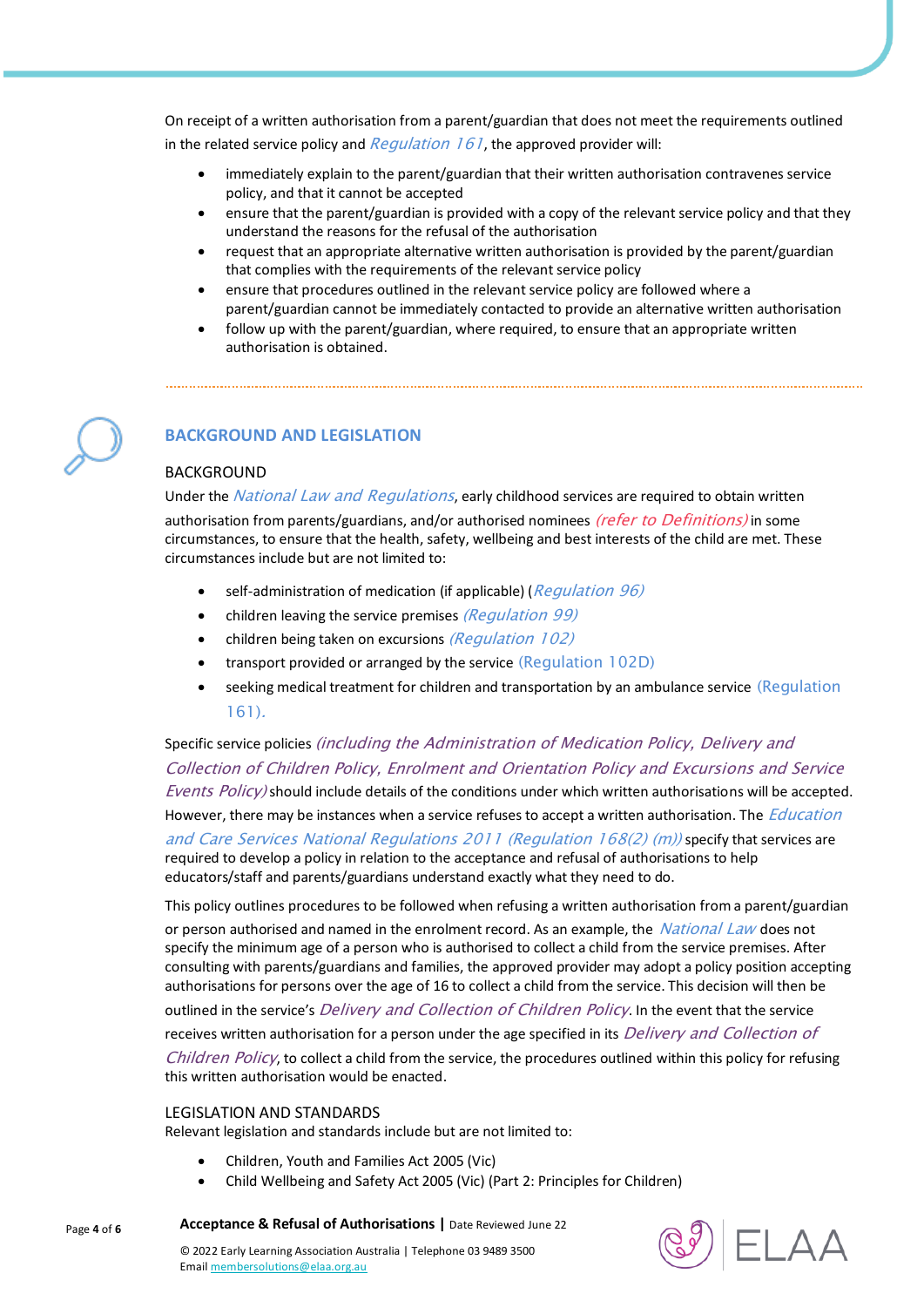- Education and Care Services National Law Act 2010
- Education and Care Services National Regulations 2011
- Family Law Act 1975 (Cth)
- National Quality Standard, Quality Area 2: Children's Health and Safety

The most current amendments to listed legislation can be found at:

- Victorian Legislation Victorian Law Today: [www.legislation.vic.gov.au](http://www.legislation.vic.gov.au/)
- Commonwealth Legislation Federal Register of Legislation: [www.legislation.gov.au](http://www.legislation.gov.au/)

### **DEFINITIONS**

The terms defined in this section relate specifically to this policy. For regularly used terms e.g. Approved provider, Nominated supervisor, Notifiable complaints, Serious incidents, Duty of care, etc. refer to the Definitions file of the PolicyWorks catalogue.

**Inappropriate person:** A person who may pose a risk to the health, safety or wellbeing of any child attending the education and care service, or whose behaviour or state of mind make it inappropriate for them to be on the premises e.g. a person under the influence of drugs or alcohol *(National Law: Section 171(3))* 



## **SOURCES AND RELATED POLICIES**

### **SOURCES**

Australian Children's Education and Care Quality Authority (ACECQA): [www.acecqa.gov.au](https://www.acecqa.gov.au/)

### RELATED POLICIES

**EVALUATION**

- Administration of First Aid
- Administration of Medication
- Child Safe Environment and Wellbeing
- Dealing with Medical Conditions
- Delivery and Collection of Children
- Emergency and Evacuations
- Enrolment and Orientation
- Excursions and Service Events
- Governance and Management of the Service
- Incident, Injury, Trauma and Illness
- Nutrition, Oral Health and Active Play
- Road Safety Education and Safe Transport



In order to assess whether the values and purposes of the policy have been achieved, the approved provider will:

- regularly seek feedback from everyone affected by the policy regarding its effectiveness
- monitor the implementation, compliance, complaints and incidents in relation to this policy
- keep the policy up to date with current legislation, research, policy and best practice
- revise the policy and procedures as part of the service's policy review cycle, or as required

Page **<sup>5</sup>** of **<sup>6</sup> Acceptance & Refusal of Authorisations |** Date Reviewed June 22